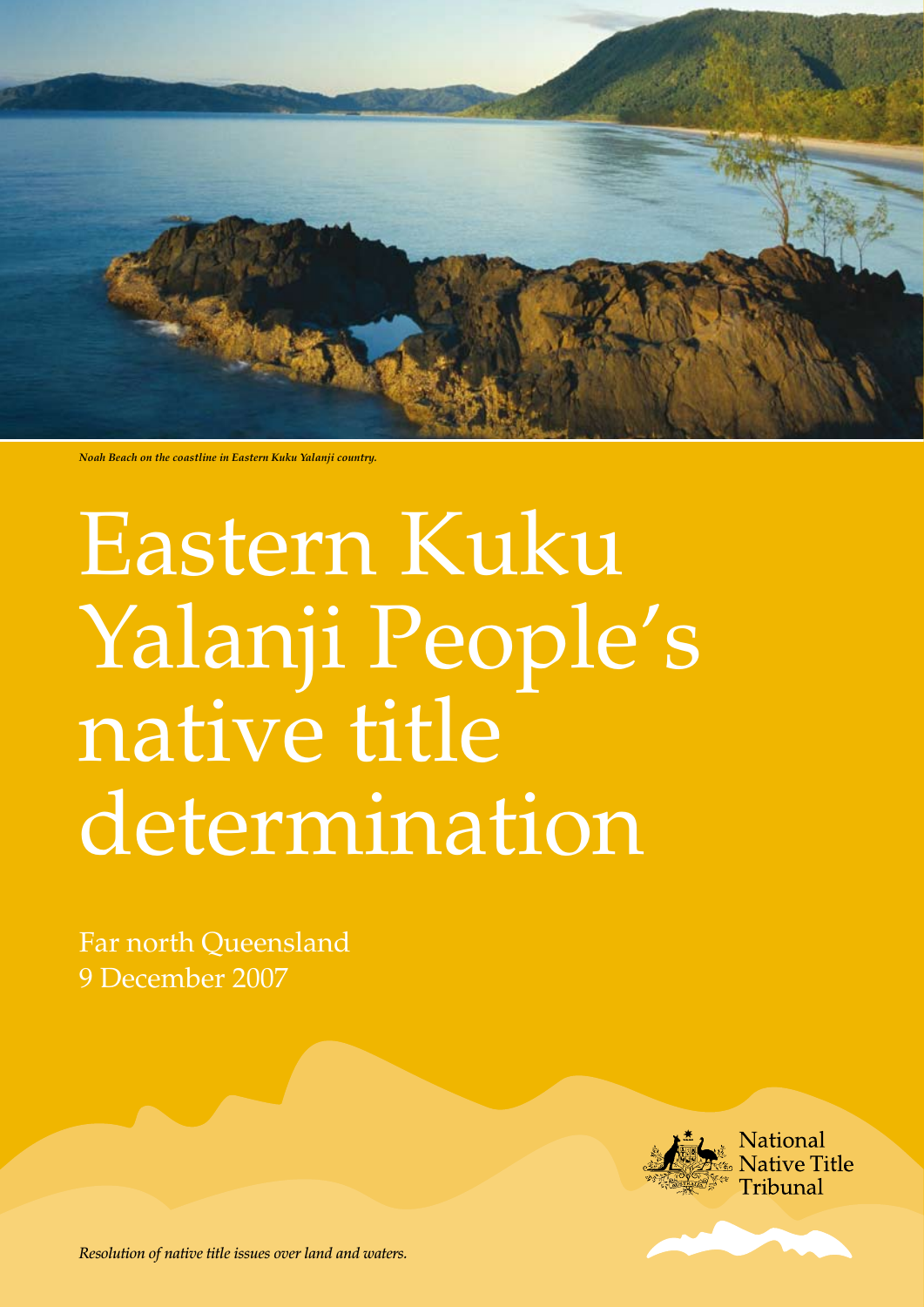### Eastern Kuku Yalanji People's rights

On 9 December 2007 the Federal Court of Australia made a consent determination recognising the Eastern Kuku Yalanji People's native title rights and interests over 126,900 ha of land and waters in far north Queensland. The determination area includes term and special leases, a timber reserve and Unallocated State Land.

The consent determination is an important turning point because it formally recognises the Eastern Kuku Yalanji People's native title rights under Australian law for the first time.

#### **Exclusive native title rights**

The Federal Court recognised that the Eastern Kuku Yalanji People have exclusive native title rights over 30,300 ha of Unallocated State Land in the determination area.

These are the rights to:

- possess, occupy and use the area to the exclusion of all others
- inherit and succeed to the native title rights and interests.

#### **Non-exclusive native title rights**

In the majority of the determination area, 96,600 ha of timber reserve, term leases and special leases, the Eastern Kuku Yalanji People have the non-exclusive rights to:

- access, camp on or traverse the area
- hunt animals, gather plants (except in some specified coastal areas) and take natural resources for personal, domestic needs, but not for trade or commerce
- conduct ceremonies
- be buried in the ground
- maintain springs and wells where the underground water rises naturally, for personal, domestic and non-commercial, communal needs
- inherit and succeed to their native title rights and interests.

#### **Native title rights to water**

The Federal Court recognised that the Eastern Kuku Yalanji People also have the non-exclusive native title rights to:

- hunt and fish in, or gather from, the water for personal, domestic and non-commercial communal purposes
- take, use and enjoy the water to satisfy personal, domestic, communal needs but not for commercial purposes
- inherit and succeed to their native title rights and interests.

These areas where the Eastern Kuku Yalanji People's non-exclusive rights have been recognised will continue to be shared by all those with an interest in the area.

### What the consent determination means

The consent determination is recognition that the Eastern Kuku Yalanji People's native title has always existed, and continues to exist, under their traditional laws and customs.

A native title determination is a decision by the Federal Court of Australia that native title does or does not exist over an area of land or water. If the parties to a native title claim reach agreement, and the Federal Court endorses the agreement, it is called a consent determination.



*"We want it for our future, we didn't have this before… everything is good. The government is letting his hand open up for our bubu, for our country. I will be going out hunting."* **Eileen Walker,** *Yalanji traditional owner*

*"If you don't look after country, it won't look after you. I have taught a few young people. Taking kids into country and teaching them about country."* **David Solomon***, Yalanji traditional owner*

*"To go back on country is going to be a big thing for me and my family. I want to look at living there and looking after my country."*

**Peter Wallace***, Yalanji traditional owner*

*Black palm in Myall Valley in the Daintree Rainforest in Eastern Kuku Yalanji country*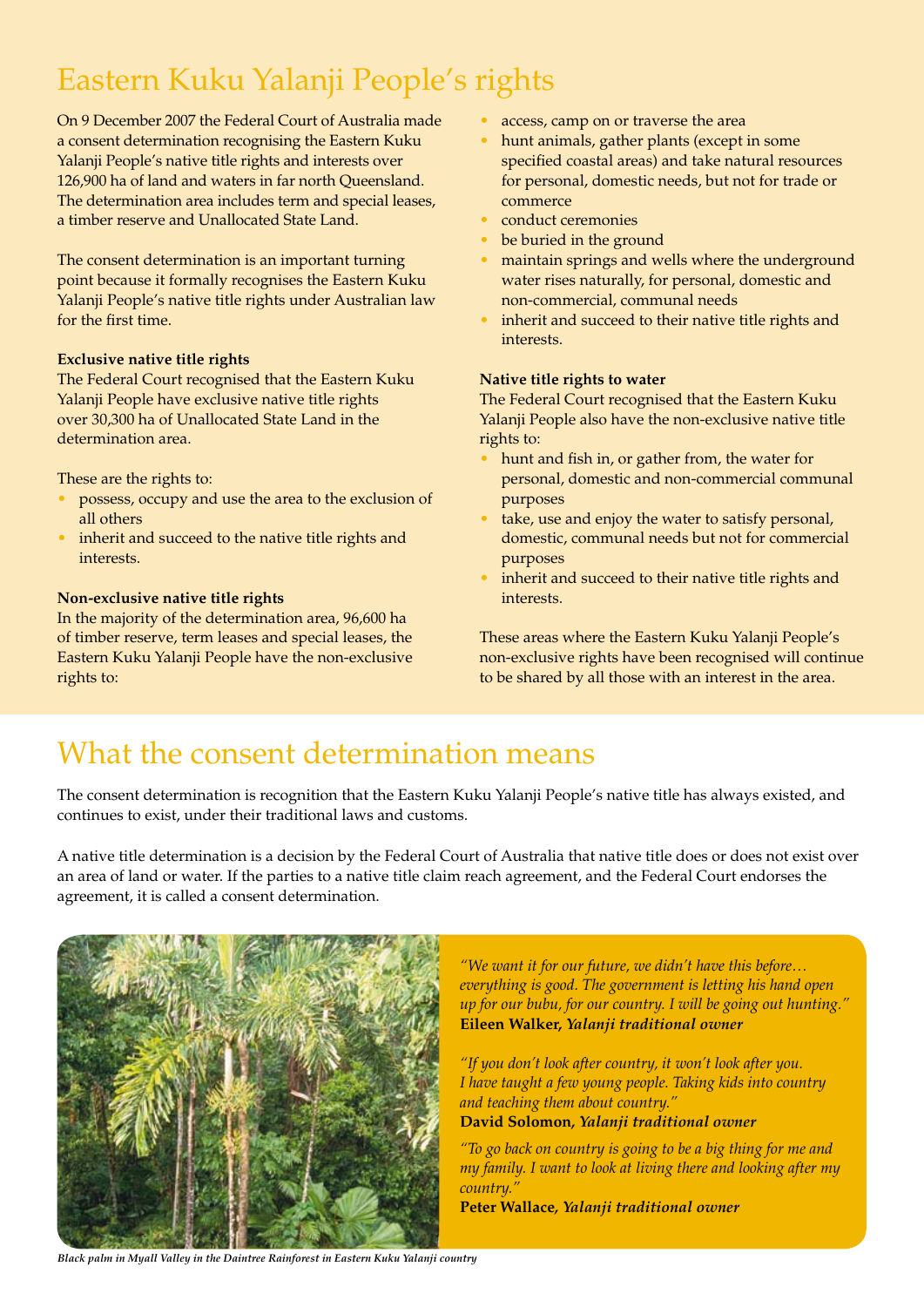## Stepping stones

#### **7 December 1994**

The Cape York Land Council lodged the native title application on behalf of the Kuku Yalanji People in the Federal Court. The application was over about 144,000 ha on the eastern side of Cape York Peninsula, between Walsh Bay and south to Port Douglas. Several amendments were later made to the application, including the reduction of the claimed area to 126,900 ha.

#### **March 1996**

The applicant and groups and individuals with interests in the claim area who became respondent parties met at the first plenary mediation conference at Mossman.

#### **1997**

The Queensland Premier endorsed a Protocol Agreement with the Cape York Land Council, which committed the parties to negotiating an agreement about native title rights and interests and how land tenure would be allocated within Yalanji traditional country. The area of national park in this region would significantly increase as a result of this agreement.

#### **December 2000 – August 2003**

The Tribunal convened a series of Section 136A Mediation Conferences to resolve issues relating to the claim and the associated land tenure resolution package.

#### **September 2003 – June 2006**

Negotiation and drafting of Cook Shire Council and Douglas Shire Council Negotiator Agreements took place. These agreements provide details of agreed tenure resolution for each parcel of land within the 'ILUA Area' which lies between Mossman and Cooktown. These formed the basis of instructions for drafting 13 ILUAs between the applicant and various respondent parties including the State of Queensland, local government councils, and leaseholders. A further two ILUAs were negotiated separately to the Negotiator Agreements. **April 2007**

ILUA signing ceremony takes place at Wujal Wujal. **October 2007**

The Tribunal registered 15 ILUAs between the applicant and respondent parties which included agreement about future acts within the ILUA areas, agreement to various access arrangements and the respondents' agreement that a native title consent determination could be made over the claimed area.

#### **9 December 2007**

The Federal Court made the consent determination at a hearing at Diwan Reserve, north of the Daintree River, recognising the Yalanji People's native title rights and interests in the claimed area.

### Relationship between the native title rights and other rights

The consent determination recognises the Eastern Kuku Yalanji People's native title rights while protecting the rights of the other parties. All of the parties' rights will be exercised in accordance with Queensland and Commonwealth laws, and the Eastern Kuku Yalanji People will also exercise their rights in accordance with their traditional laws and customs.

### Managing the native title rights

The *Native Title Act 1993* (Cwlth) requires the native title holders to set up an incorporated body, called a prescribed body corporate, to manage their native title rights and interests. The prescribed body corporate for this determination is the Jabalbina Yalanji Aboriginal Corporation. This corporation is the first point of contact for anyone wanting to discuss any issues relating to native title with the native title holders.

### Agreements related to the determination

The Eastern Kuku Yalanji People's consent determination follows the signing of 15 indigenous land use agreements (ILUAs) in April 2007. The agreements are between the Eastern Kuku Yalanji People, Queensland Government, Douglas Shire Council, Cook Shire Council, Wujal Wujal Aboriginal Shire Council, Burungu Aboriginal Corporation, Bana Mindilji Aboriginal Corporation, the Wet Tropics Management Authority, Telstra, Ergon, and grazing and mining lessees. The agreement area is around 103,272ha larger than the determination area.

ILUAs are agreements about the use and management of land and waters made between one or more Indigenous groups and other people.

The Eastern Kuku Yalanji ILUAs settled a range of land use issues and ensured the protection of environmentally and culturally sensitive areas. The agreement package established a cooperative approach to land ownership, land use, land management and community development.

The agreement package includes:

- almost doubling the national park estate in the coastal area from Mossman to Black Mountain, south of Cooktown, to about 159,000 hectares
- a greater role for the Kuku Yalanji people in the management of national parks and some reserves
- ensuring the further preservation of environmental and cultural values through State granted tenures over an area of about 48,000 hectares to be held and managed by the Eastern Kuku Yalanji as Aboriginal freehold, subject to conservation agreements
- the Eastern Kuku Yalanji holding smaller areas totalling about 16,500 hectares as Aboriginal freehold for their use in providing some residential and economic potential. These areas are also subject to regulatory controls such as the Wet Tropics Management Plan, the Vegetation Management Act and Shire planning schemes.

The Tribunal registered all 15 ILUAs in October 2007.